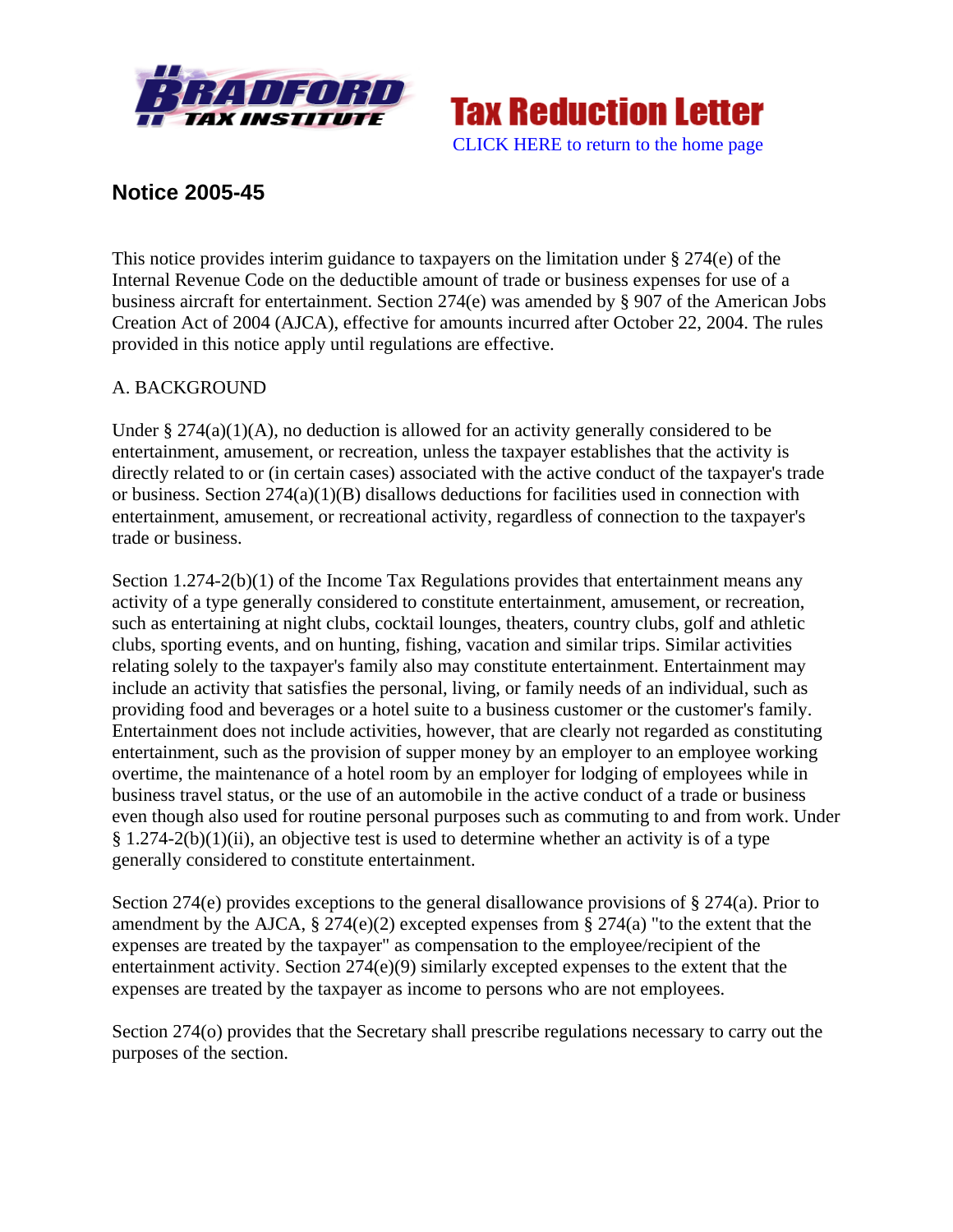Generally, § 1.61-21(b) requires an employee to include in gross income the fair market value of a fringe benefit, such as an entertainment flight (reduced by any reimbursement or statutory exclusion). For employee flights on employer-provided noncommercial aircraft,  $\S 1.61-21(g)$ provides that an employer may value such flights using the Standard Industry Fare Level (SIFL) formula. Under  $\S 1.61-21(g)(14)(i)$ , an employer that uses the SIFL formula in a calendar year to value any flight provided to an employee during a calendar year must use the SIFL formula to value all flights provided to employees during that calendar year. The fringe benefit rules under §  $1.61-21(g)$  generally apply to all service providers, including employees, independent contractors, partners, and directors. The regulations do not permit valuation of a flight by reference to the employer's costs.

Ann. 85-113, 1985-31 IRB 31, allows an employer to elect the frequency at which in-kind fringe benefits are treated as paid. The benefits must be treated as paid no later than the end of each calendar year, but in-kind fringe benefits provided during the last two months of a calendar year may be treated as paid during the subsequent calendar year. See Ann. 85-113, sections 1 and 5(a).

In Sutherland Lumber-Southwest, Inc. v. Comm'r, 114 T.C. 197 (2000), aff'd 255 F.3d 495 (8th Cir. 2001), acq. AOD 2002-02 (Feb. 11, 2002), the Tax Court held that the amount a taxpayer may deduct for the cost of entertainment-related flights under the § 274(e)(2) exception is not limited to the amount included in the income of the employees and corporate officers who took the flights. Rather, the court held that a taxpayer may deduct the full cost of an employee's or officer's non-business flight on the taxpayer's aircraft if the taxpayer includes in the recipient's income the value of the flights computed under the rules of  $\S$  1.61-21. As a result, a deduction greater than the amount included in the recipient's income was allowable.

The ACJA amendment to  $\S 274(e)(2)$  and (9) is intended to overturn Sutherland Lumber-Southwest, Inc. v. Comm'r. H.R. Conf. Rep. No. 108-755, at 798 (2004). Specifically, as amended by § 907 of the AJCA, the § 274(e)(2) and (9) exceptions to the § 274(a) disallowance apply in the case of a "specified individual" only "to the extent that the expenses do not exceed the amount of expenses" that are treated as compensation to the specified individual. A specified individual is any individual who is subject to the requirements of  $\S$  16(a) of the Securities Exchange Act of 1934 (15 U.S.C. § 78p(a)) with respect to the taxpayer, or who would be subject to those requirements if the taxpayer were an issuer of equity securities referred to in that section. Section  $274(e)(2)(B)$ .

Thus, in the case of a specified individual, the  $\S 274(e)(2)$  and (9) exceptions apply only to the extent that a taxpayer treats as compensation to the specified individual an amount equal to or greater than the amount of deductible entertainment expenses allocable to entertainment provided to the specified individual. Expenses allocable to entertainment provided to the specified individual that are not treated as compensation to the specified individual are disallowed.

This notice specifically addresses expenses paid or incurred in connection with the use of aircraft as entertainment. Section 274 (e)(2) and (9), however, apply to all expenses subject to  $\S 274(a)$ . Taxpayers may apply the principles of this notice to expenses paid or incurred in connection with other entertainment activities.

#### B. APPLICATION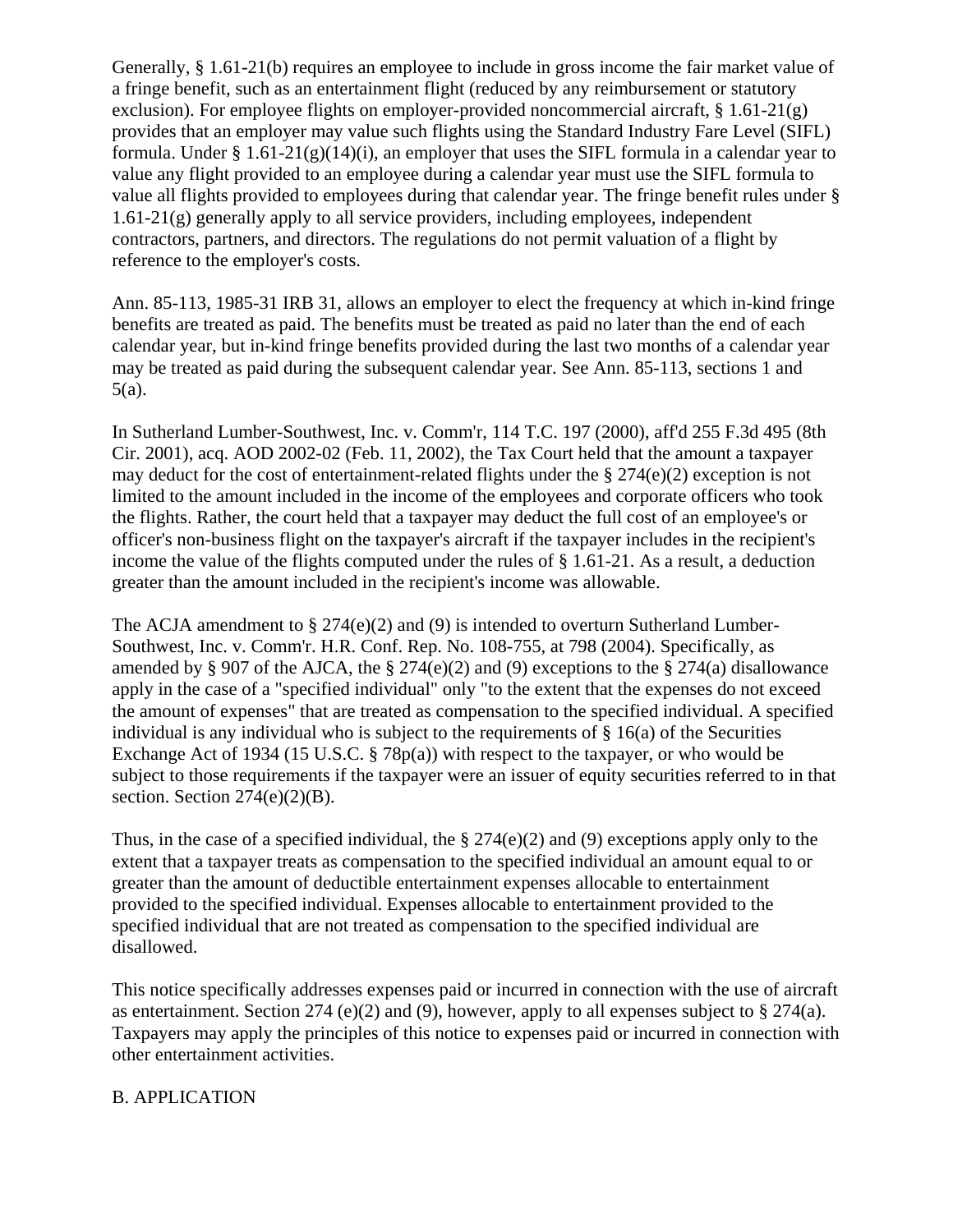### (1) In general

In general, the use of an aircraft for an employee's or other recipient's entertainment, amusement, or recreation is subject to § 274(a) unless excepted by § 274(e). Expenses for entertainment use of an aircraft by a specified individual are disallowed except to the extent of the amount treated as compensation to the specified individual, as provided in this notice. The amount disallowed with regard to a specific flight also is reduced by any amount that a specified individual reimburses the taxpayer for that flight.

### (2) Use of aircraft for entertainment

Whether an aircraft is used for entertainment of a specified individual is determined without regard to the ownership of the aircraft. Therefore, the costs of leased or chartered aircraft are subject to disallowance under § 274(a) (unless excepted by § 274(e)) and this notice. Furthermore, § 274(a) and (e) and this notice apply to the costs of aircraft operated on a regular schedule or used for bona fide security concerns (as provided in § 1.132-5(m)).

### (3) Specified individuals

A "specified individual" is either an individual who is subject to  $\S$  16(a) of the Securities Exchange Act of 1934 with respect to the taxpayer, or an individual who would be subject to § 16(a) if the taxpayer were an issuer of equity securities referred to in that section. "Specified individual" includes every person who (a) is the direct or indirect beneficial owner of more than 10 percent of any class of any registered equity security (other than an exempted security), (b) is a director or officer of the issuer of the security, (c) would be the direct or indirect beneficial owner of more than 10 percent of any class of a registered equity security if the taxpayer were an issuer of equity securities, or (d) is comparable to an officer or director of an issuer of equity securities. Thus, a "specified individual" is an officer, director, or more than 10% owner of a corporation taxed under subchapter C or subchapter S, or a personal service corporation. For partnership purposes, "specified individual" includes any partner that holds a more than 10% equity interest in the partnership, general partner, officer, or managing member of a partnership. "Specified individual" also includes a director or officer of a tax-exempt entity.

The provisions of this notice apply to the use of an aircraft for the entertainment of a specified individual of a party related to the taxpayer within the meaning of § 267(b) or § 707(b). Thus, if X and Y are related corporations within the meaning of § 267(b) and Y provides entertainment use of an aircraft to A, who is a specified individual as to X, Y's costs are disallowed (except to the extent treated as compensation to A or reimbursed by A) under  $\S 274(e)(2)(B)$ .

For purposes of this notice, a specified individual is the recipient of entertainment provided to a spouse or family member of the specified individual or to another person because of the person's relationship to the specified individual. See  $\S 1.61-21(a)(4)$ . Thus, costs allocable to entertainment provided to a spouse, family member, or other person are attributed to the specified individual for purposes of determining the amount of disallowed costs. As used hereafter in this notice, the term "specified individual" includes any person to whom a taxpayer has provided entertainment that is attributable to a specified individual under this paragraph.

(4) Expenses of aircraft subject to disallowance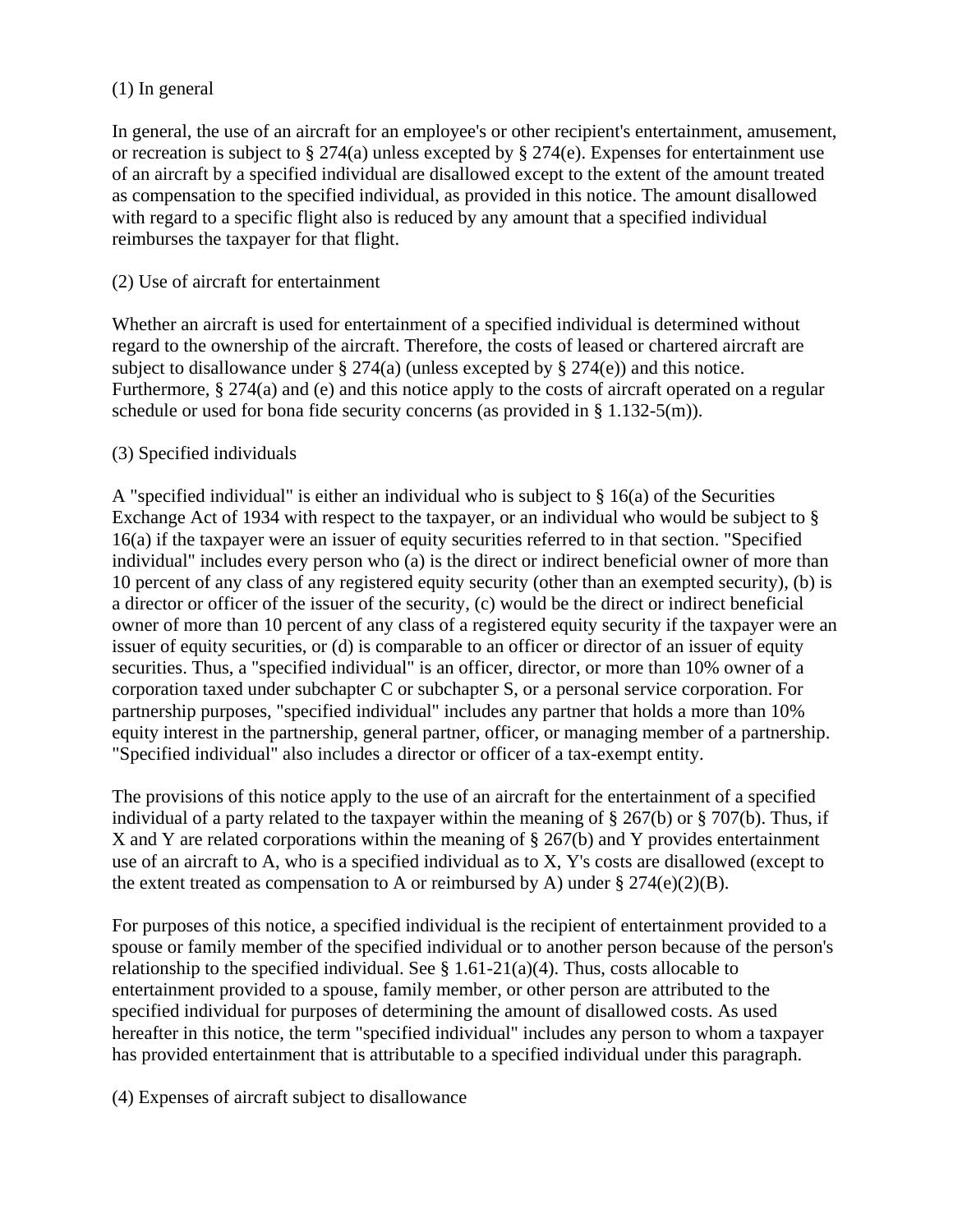For purposes of calculating the amount of expenses for entertainment use of an aircraft that are disallowed (except to the extent treated as compensation to or reimbursed by a specified individual) under § 274(e)(2)(B) or (9), taxpayers must take into account all of the expenses of maintaining and operating the aircraft (all fixed and operating costs). These expenses include, but are not limited to, fuel costs; salaries for pilots, maintenance personnel, and other personnel assigned to the aircraft; meal and lodging expenses of flight personnel; take-off and landing fees; costs for maintenance and maintenance flights; costs of on board refreshments, amenities, or gifts; hangar fees (at home or away); management fees; depreciation; amounts deductible under § 179; in the case of chartered aircraft, all costs billed for the charter (including amounts for flight time, waiting time, fuel, and overnight expenses); and, in the case of leased aircraft or other leased equipment, lease payments.

#### (5) Method of allocating expenses to flights

For purposes of  $\S 274(e)(2)(B)$  and (9), the total deductible expenses attributable to the aircraft must be allocated to expenses for use of the aircraft for entertainment of specified individuals and expenses for all other uses. A taxpayer must allocate expenses for each taxable year using either occupied seat hours or occupied seat miles flown by the aircraft and must apply the chosen method consistently for all usage for the taxable year. Occupied seat hours or miles is the sum of the hours or miles flown by an aircraft multiplied by the number of seats occupied for each hour or mile. For example, a flight of 6 hours with three passengers aboard results in 18 occupied seat hours. See the special rule for "deadhead" flights, below.

Taxpayers must aggregate all fixed and variable expenses to determine the total expenses paid or incurred during the taxable year and divide the amount of total expenses by total occupied seat hours or occupied seat miles flown to determine the cost per occupied seat hour or occupied seat mile. Taxpayers may calculate the cost per occupied seat hour or occupied seat mile separately for each aircraft or may aggregate the costs of aircraft of similar cost profiles. For example, the costs of a turboprop aircraft may not be aggregated with the costs of a jet aircraft and the costs of a two-engine jet aircraft may not be aggregated with the costs of a four-engine jet aircraft.

The amount disallowed under § 274 is the sum of (a) the cost of each occupied seat hour (or mile) flown by a specified individual for entertainment purposes, less (b) the sum of the amount treated as compensation and the amount reimbursed for each specified individual and each flight. Therefore, to determine the amount subject to disallowance, taxpayers must allocate the costs to the specific entertainment flight provided to a specified individual and compare the cost of each flight to the amount treated as compensation to or reimbursed by the specified individual for that flight.

#### Example

A taxpayer's aircraft is used for Flights 1, 2, and 3, of 5 hours, 5 hours, and 4 hours, respectively, during the taxpayer's taxable year. On Flight 1, there are four passengers, none of whom are specified individuals or traveling for entertainment. On Flight 2, passengers A and B are specified individuals traveling for entertainment and passengers C and D are not specified individuals or are not traveling for entertainment. On Flight 3, all four passengers (A, B, E, and F) are specified individuals traveling for entertainment. The taxpayer incurs \$56,000 in expenses for the operation of the aircraft for the taxable year.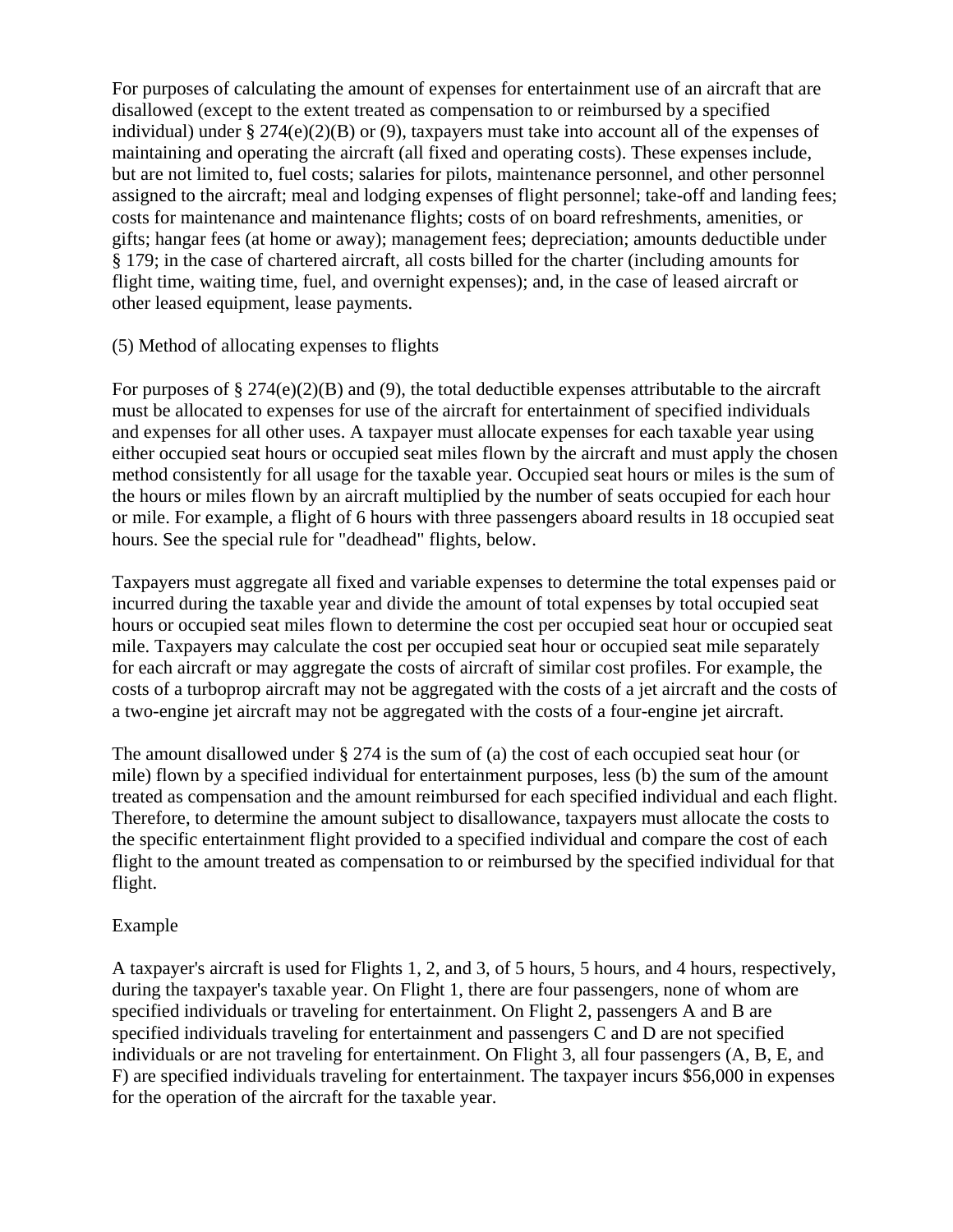The aircraft is operated for a total of 56 occupied seat hours for the period (four passengers times 5 hours or 20 occupied seat hours for Flight 1, plus four passengers times 5 hours or 20 occupied seat hours for Flight 2, plus four passengers times 4 hours or 16 occupied seat hours for Flight 3). The cost per occupied seat hour is \$1,000 (\$56,000/56 hours). The total entertainment usage of the aircraft for specified individuals subject to disallowance is 26 occupied seat hours (two passengers for 5 hours each on Flight 2 and four passengers for 4 hours each on Flight 3) and the total cost subject to disallowance is \$26,000 (26 occupied seat hours X \$1,000).

For purposes of determining the amount disallowed (to the extent not treated as compensation or reimbursed), \$5,000 (\$1,000 X 5 hours) each is allocable to A and B for Flight 2, and \$4,000  $($1,000 X 4 hours)$  each is allocable to A, B, E, and F for Flight 3.

For Flight 2, the taxpayer treats \$1,200 (the fair market value of the flight) as compensation to A, and B reimburses the taxpayer \$500. The taxpayer may deduct \$1,700 of the cost of Flight 2 allocable to A and B. The deduction for the remaining \$8,300 cost allocable to entertainment provided to A and B on Flight 2 is disallowed (with respect to A, \$5,000 less the \$1,200 treated as compensation, and with respect to B, \$5,000 less the \$500 reimbursed). For Flight 3, the taxpayer treats \$1,300 (the fair market value of the flight) each as compensation to A, B, E, and F. The taxpayer may deduct \$5,200 of the cost of Flight 3. The deduction for the remaining \$10,800 cost allocable to entertainment provided to A, B, E, and F on Flight 3 is disallowed (\$4,000 less the \$1,300 treated as compensation to each specified individual).

(6) Special rule for "deadhead" flights

For purposes of this notice, an aircraft returning empty from a flight after discharging passengers or traveling empty to pick up passengers (deadheading) is treated as having the same number and character of occupied seat miles or hours as the leg or legs of the trip on which passengers are aboard.

(7) Allocation of expenses on trips of a specified individual involving both business and entertainment

The costs of a flight provided to a specified individual that includes a segment or segments for business and for entertainment must be allocated to the business and entertainment use. The entertainment cost is the excess of the total cost of the flights (by occupied seat hours or miles) over the cost of the flights that would have been taken without the entertainment segment or segments.

Example. G, a specified individual, is the sole passenger on an aircraft on a two-hour flight from City A to City B. The flight from City A to City B is for business. G then travels on a three-hour flight from City B to City C for entertainment purposes, and returns from City C to City A on a four-hour flight. G's flights have resulted in nine occupied seat hours (two for the first segment, plus three for the second segment, plus four for the third segment). If G had returned directly to City A from City B, the flights would have resulted in four occupied seat hours. Five occupied seat hours are allocable to G's entertainment use of the aircraft (nine total occupied seat hours less four occupied seat hours). If the taxpayer's cost per occupied seat hour is \$1,000, \$5,000 must be allocated to G's entertainment use of the aircraft (\$1,000 X five occupied seat hours).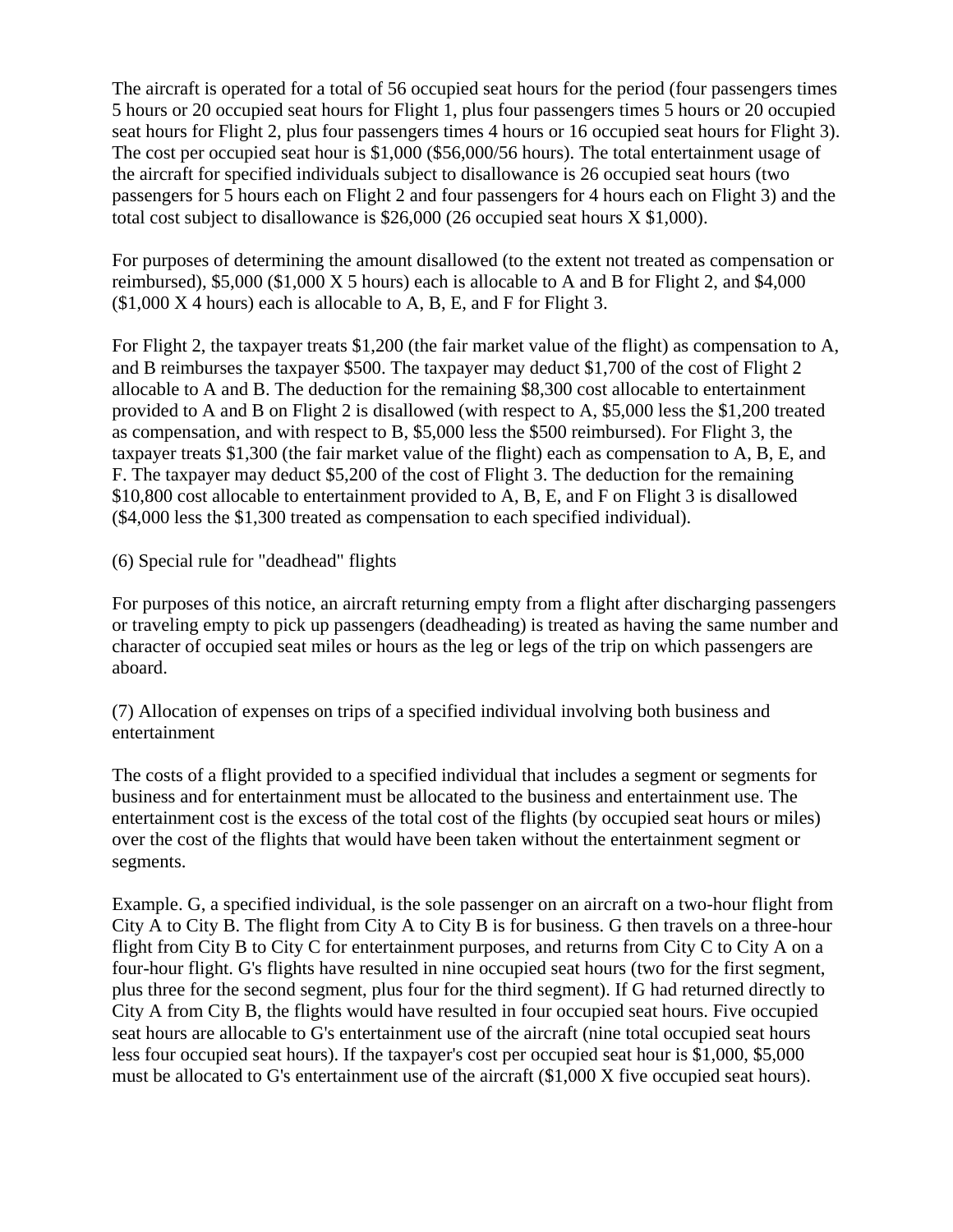The amount disallowed is \$5,000 less any amount the taxpayer treats as compensation to G or G reimburses the taxpayer for this flight.

# (8) Non-commercial flight valuation consistency rule

Under  $\S 1.61-21(g)(14)(i)$ , a taxpayer who uses the SIFL formula in a calendar year to value any flight provided to an employee must use the SIFL formula to value all flights provided to employees during that calendar year. The Internal Revenue Service and the Treasury Department plan to amend these regulations to permit taxpayers to value the entertainment use of aircraft by specified individuals under the fair market value rules of  $\S 1.61-21(b)$ , but continue to value flights for other employees and for specified individuals not traveling for entertainment using the SIFL formula. Until regulations are published, taxpayers may rely on this notice to allow this inconsistency in the treatment of specified and non-specified individuals for income inclusion purposes. If the amount treated as compensation is greater than the amount of the taxpayer's costs (as determined under this notice) for a flight, however, the taxpayer's deduction is limited to the taxpayer's costs.

# (9) Interaction with § 162(m)

Any amount for the entertainment use of an aircraft that is treated by the taxpayer as compensation to a specified individual who is also a "covered employee" (as defined in §  $162(m)(3)$ ) is subject to § 162(m). Thus, to the extent the covered employee's "applicable" employee remuneration" (as defined in  $\S 162(m)(4)$ ), including remuneration related to entertainment, exceeds \$1,000,000, the taxpayer's deduction is disallowed under  $\S 162(m)$ .

(10) Costs treated as compensation

The amount of costs to which this notice applies is reduced by an amount treated as compensation to a specified individual who is an employee of the taxpayer if the amount is treated as compensation for the flight on the taxpayer's income tax return as originally filed and as wages for purposes of chapter 24 (relating to withholding of income tax at the source on wages). See §  $1.274-2(f)(2)(iii)(A)$  and Ann. 85-113. For a specified individual who is not the taxpayer's employee, costs are treated as compensation if the amount for the flight is included in an information return under Part III of subchapter A of chapter 61 (unless not required to be reported under those provisions). See  $\S 1.274-2(f)(2)(iii)(B)$ .

# C. REQUEST FOR COMMENTS

The Service and the Treasury Department request comments on issues arising under this notice. Comments should be submitted in writing on or before August 1, 2005, and should include a reference to Notice 2005-45. Comments may be submitted to CC:PA:LPD:PR (Notice 2005-45), Room 5203, Internal Revenue Service, P.O. Box 7604, Ben Franklin Station, Washington, DC 20044. Alternatively, comments may be submitted electronically via the following e-mail address: Notice.Comments@irscounsel.treas.gov. Please include "Notice 2005-45" in the subject line of any electronic communications.

Submissions may be hand delivered Monday through Friday between the hours of 8 a.m. and 4 p.m. to CC:PA:LPD:PR (Notice 2005-45), Courier's Desk, Internal Revenue Service, 1111